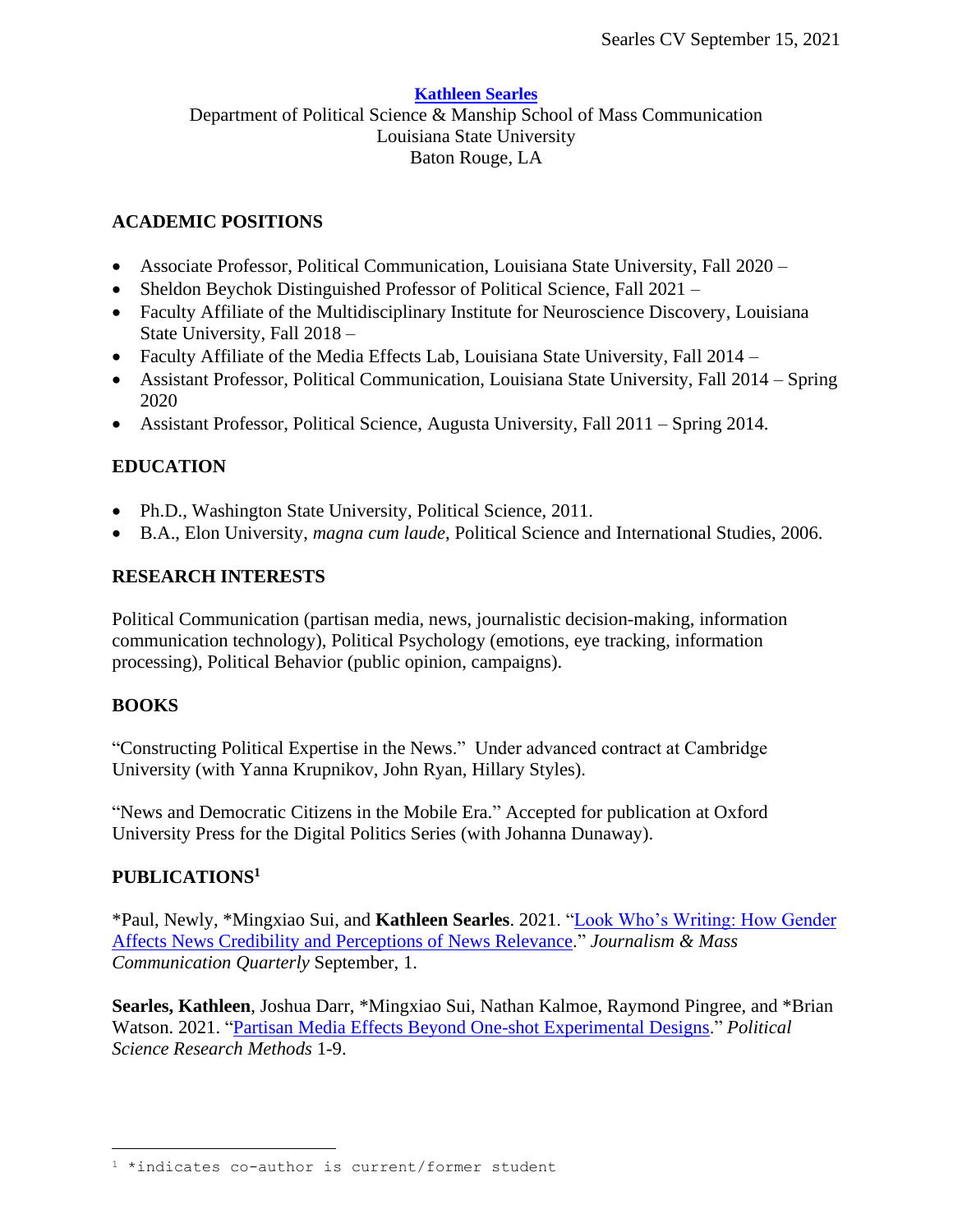Klar, Samara, Yanna Krupnikov, John Barry Ryan, **Kathleen Searles** and Yotam Shmargad. 2020. ["Using Social Media to Promote Academic Research: Do the Benefits of Twitter Differ by](https://journals.plos.org/plosone/article?id=10.1371/journal.pone.0229446)  [Gender?](https://journals.plos.org/plosone/article?id=10.1371/journal.pone.0229446)" PLoS ONE 15(4): e0229446.

**Searles, Kathleen** and Kevin Banda. 2019. ["But Her Emails! How Journalistic Preferences](https://journals.sagepub.com/doi/abs/10.1177/1464884919845459?journalCode=joua)  [Shaped Election Coverage in 2016.](https://journals.sagepub.com/doi/abs/10.1177/1464884919845459?journalCode=joua)" *Journalism* 20(8): 1052-1069.

Darr, Joshua, Nathan Kalmoe, **Kathleen Searles**, Raymond Pingree, \*Mingxiao Sui, \*Martina Santia, \*Kirill Bryanov and \*Brian Watson. 2019. ["Collision with Collusion: Partisan Reactions](https://www.cambridge.org/core/journals/perspectives-on-politics/article/collision-with-collusion-partisan-reaction-to-the-trumprussia-scandal/5041A52BC944B8E21D8C207B3FC8B046)  [to the Trump-Russia Scandal.](https://www.cambridge.org/core/journals/perspectives-on-politics/article/collision-with-collusion-partisan-reaction-to-the-trumprussia-scandal/5041A52BC944B8E21D8C207B3FC8B046)" *Perspectives on Politics* 17 (3): 772-787.

Pingree, Raymond, Brian Watson, \*Mingxiao Sui, **Kathleen Searles**, Nathan Kalmoe, Joshua Darr, \*Kirill Bryanov, and \*Martina Santia. 2018. ["Checking facts and fighting back:](https://journals.plos.org/plosone/article?id=10.1371/journal.pone.0208600) Why [journalists should defend their profession.](https://journals.plos.org/plosone/article?id=10.1371/journal.pone.0208600)" PLoS ONE 13(12): e0208600.

Kalmoe, Nathan, Raymond Pingree, \*Brian Watson, \*Mingxiao Sui, Joshua Darr, and **Kathleen Searles**. 2018. ["Crime News Effects and Democratic Accountability: Experimental Evidence](https://academic.oup.com/ijpor/advance-article-abstract/doi/10.1093/ijpor/edy023/5224528)  [From Repeated Exposure in a Multiweek Online Panel.](https://academic.oup.com/ijpor/advance-article-abstract/doi/10.1093/ijpor/edy023/5224528)" *International Journal of Public Opinion Research* 31 (3): 506–27.

**Searles, Kathleen**, \*Sophie Spencer and, \*Adaobi Duru. 2018. ["Don't Read the Comments: The](https://www.tandfonline.com/doi/full/10.1080/1369118X.2018.1534985?scroll=top&needAccess=true)  [Effects of Abusive Comments on Reader Perceptions of Women Authors'](https://www.tandfonline.com/doi/full/10.1080/1369118X.2018.1534985?scroll=top&needAccess=true) Credibility." *Information Communication Society* 23 (7): 947–62.

Krupnikov, Yanna, and **Kathleen Searles**. 2018. ["New Approaches to Method and Measurement](https://www.tandfonline.com/doi/abs/10.1080/10584609.2018.1526239?journalCode=upcp20)  [in the Study of Political Communication Effects.](https://www.tandfonline.com/doi/abs/10.1080/10584609.2018.1526239?journalCode=upcp20)" *Political Communication* 36 (2): 209-213.

**Searles, Kathleen,** and Yanna Krupnikov. 2018. ["How Not to Get Ratioed and Other Advice for](https://www.tandfonline.com/doi/abs/10.1080/10584609.2018.1477507?journalCode=upcp20)  [the Savvy Graduate Mentor.](https://www.tandfonline.com/doi/abs/10.1080/10584609.2018.1477507?journalCode=upcp20)" *Political Communication* 35 (4): 669-673*.* 

Hitt, Matthew, and **Searles, Kathleen**. 2018. ["How Media Coverage Politicizes Perceptions of](https://www.tandfonline.com/doi/abs/10.1080/10584609.2018.1467517?journalCode=upcp20)  [the U.S. Supreme Court.](https://www.tandfonline.com/doi/abs/10.1080/10584609.2018.1467517?journalCode=upcp20)" *Political Communication* 35 (4): 566-586.

**Searles, Kathleen**. 2018. ["In the Court of Public Opinion, the News Media Preside.](https://academic.oup.com/DocumentLibrary/POQ/Media-Coverage-Polls-Introduction.pdf)" *Public Opinion Quarterly.* 

Dunaway, Johanna, **Kathleen Searles**, \*Mingxiao Sui, and \*Newly Paul. 2018. ["Left to Our](https://academic.oup.com/jcmc/article/23/2/107/4952048?guestAccessKey=9abdfdf2-49a5-4fb3-898c-f4756690b65e)  [Own Devices: Political News Attention and Engagement in a Mobile Era.](https://academic.oup.com/jcmc/article/23/2/107/4952048?guestAccessKey=9abdfdf2-49a5-4fb3-898c-f4756690b65e)" *Journal of Computer-Mediated Communication* 23 (2): 107-124.

• Winner of the 2019 Walter Lippmann Best Published Article Award, American Political Science Association's Political Communication Section.

**Searles, Kathleen**, Glen Smith and \*Mingxiao Sui. 2018. "Partisan Media, Electoral Predictions, and Wishful Thinking." *Public Opinion Quarterly Special Issue, Psychology of Elections* 82 (S1): 302-324.

**Searles, Kathleen**, Travis Ridout, Erika Franklin Fowler, Patricia Strach and Katie Zuber. 2017. ["The Effects of Men's and Women's Voices in Political Advertising.](http://www.tandfonline.com/doi/abs/10.1080/15377857.2017.1330723?journalCode=wplm20)" *Journal of Political Marketing* 19 (3): 301–29.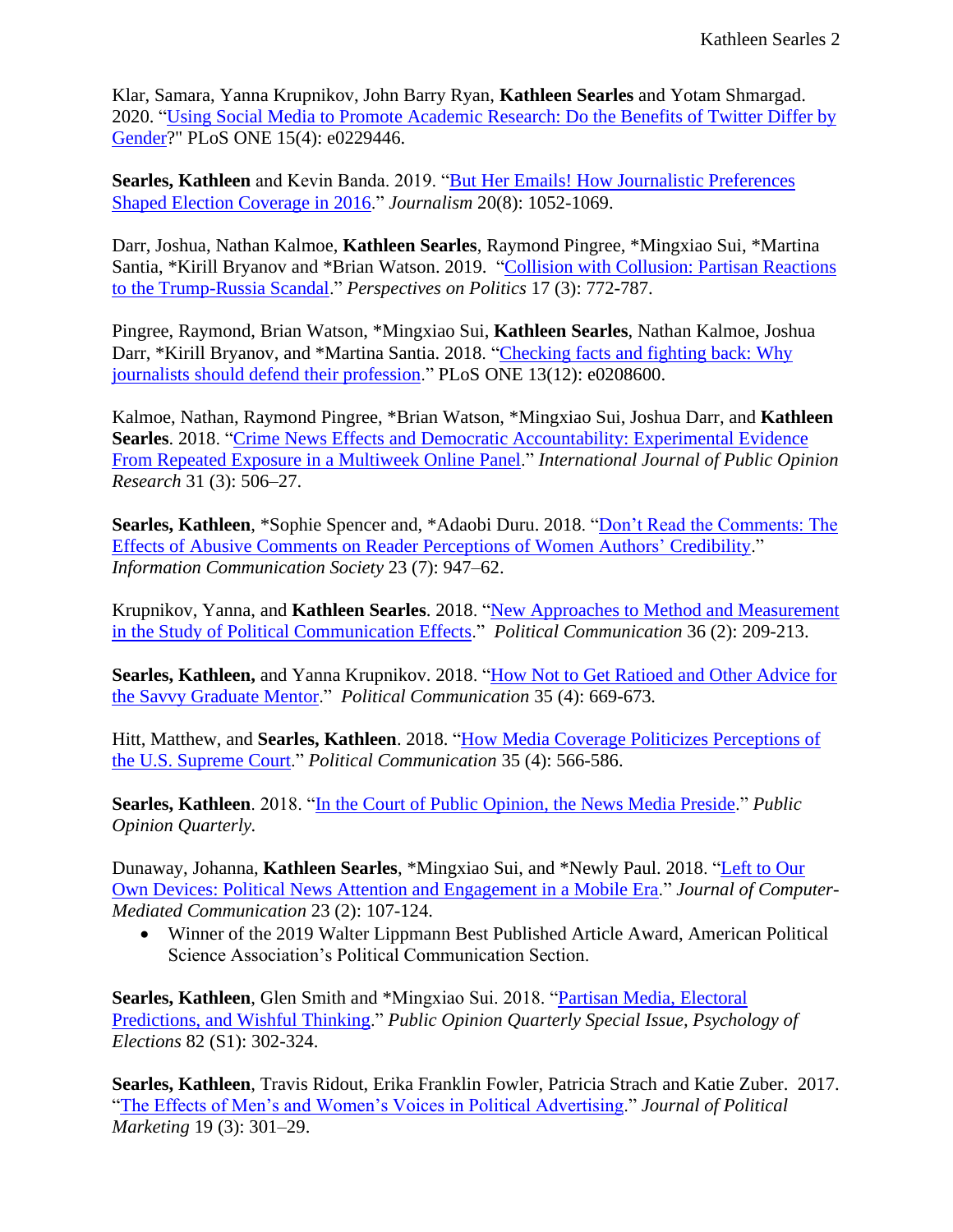**Searles, Kathleen,** and Travis Ridout. 2017. ["The Use and Consequences of Emotions in](http://emotionresearcher.com/the-use-and-consequences-of-emotions-in-politics/)  [Politics,](http://emotionresearcher.com/the-use-and-consequences-of-emotions-in-politics/)" *Emotion Researcher: ISRE's Sourcebook for Research on Emotion and Affect*, ed. Andrea Scarantino (ed.).

Beaulieu, Emily, Amber Boydstun, Nadia Brown, Kim Yi Dionne, Andra Gillespie, Samara Klar, Yanna Krupnikov, Melissa R. Michelson, **Kathleen Searles,** and Christina Wolbrecht. 2017. ["Women Also Know Stuff: Meta-Level Mentoring to Battle Gender Bias in Political](https://www.cambridge.org/core/journals/ps-political-science-and-politics/article/women-also-know-stuff-metalevel-mentoring-to-battle-gender-bias-in-political-science/1B33DE65FFFE10CD2734FF874596BB52#.WT9RFi3EhiY.twitter)  [Science.](https://www.cambridge.org/core/journals/ps-political-science-and-politics/article/women-also-know-stuff-metalevel-mentoring-to-battle-gender-bias-in-political-science/1B33DE65FFFE10CD2734FF874596BB52#.WT9RFi3EhiY.twitter)" *PS: Political Science & Politics* 50 (3): 779-783

• Reprinted in *Navigating Political Science: Professional Advancement & Success in the Discipline,* edited by Kent Worcester, American Political Science Association, 2018.

**Searles, Kathleen**, Ginn, Martha, and \*Jonathan Nickens. 2016. ["For whom the poll airs:](http://poq.oxfordjournals.org/content/early/2016/07/28/poq.nfw031.full?keytype=ref&ijkey=zBf9a9voh2UUz1Y)  [Comparing Poll Results to Television Poll Coverage.](http://poq.oxfordjournals.org/content/early/2016/07/28/poq.nfw031.full?keytype=ref&ijkey=zBf9a9voh2UUz1Y)" *Public Opinion Quarterly 80* (4): 943- 963.

**Searles, Kathleen,** and Glen Smith. 2016. ["Who's the Boss? Setting the Agenda in a](http://ijoc.org/index.php/ijoc/article/view/4839/1638)  [Fragmented Media Environment.](http://ijoc.org/index.php/ijoc/article/view/4839/1638)" *International Journal of Communication* 10: 2074–2095.

**Searles, Kathleen**. 2016. "Review of *Dog Whistle Politics: How Coded Racial Appeals Have Reinvented Racism & Wrecked the Middle Class*, by Ian Haney Lopez." *The Forum* 14(1): 109- 113.

**Searles, Kathleen,** and Kyle Mattes. 2015. ["It's a Mad, Mad World: Using Emotion Inductions](http://journals.cambridge.org/repo_A96mKZw9IKAMDs)  [in a Survey.](http://journals.cambridge.org/repo_A96mKZw9IKAMDs)" *Journal of Experimental Political Science* 2 (2): 172-182.

Strach, Patricia, Katherine Zuber, Erika Franklin Fowler, Travis Ridout, and **Kathleen Searles**. 2015. ["In a Different Voice? Explaining the Use of Men and Women as Voiceover Announcers](http://www.tandfonline.com/doi/full/10.1080/10584609.2014.914614#.VNPZOCw9yN8)  [in Political Advertising.](http://www.tandfonline.com/doi/full/10.1080/10584609.2014.914614#.VNPZOCw9yN8)" *Political Communication* 32 (2): 183-205.

Ginn, Martha, **Kathleen Searles**, and \*Amanda Jones. 2015. ["Vouching for the Court? How](http://www.tandfonline.com/doi/abs/10.1080/0098261X.2014.965854?journalCode=ujsj20#preview)  [High Stakes Affect Knowledge and Support of the Supreme Court."](http://www.tandfonline.com/doi/abs/10.1080/0098261X.2014.965854?journalCode=ujsj20#preview) *Justice Systems Journal* 36 (2): 163-179.

Mellen, Robert, and **Kathleen Searles**. 2015. ["Midterm Mobilization: The President as](http://web.a.ebscohost.com/abstract?direct=true&profile=ehost&scope=site&authtype=crawler&jrnl=15354738&AN=110210185&h=Txy82Hlx3DObnSSmpvmLKuXTT6TJDGZL2PSMHQh22AB0B3I2HfHD%2f6Lk49nBxa6rkj6tMNQKRNeYdVeeGbOS5w%3d%3d&crl=c&resultNs=AdminWebAuth&resultLocal=ErrCrlNotAuth&crlhashurl=login.aspx%3fdirect%3dtrue%26profile%3dehost%26scope%3dsite%26authtype%3dcrawler%26jrnl%3d15354738%26AN%3d110210185)  [Campaigner in Chief During Midterm House Elections, 1982-2006.](http://web.a.ebscohost.com/abstract?direct=true&profile=ehost&scope=site&authtype=crawler&jrnl=15354738&AN=110210185&h=Txy82Hlx3DObnSSmpvmLKuXTT6TJDGZL2PSMHQh22AB0B3I2HfHD%2f6Lk49nBxa6rkj6tMNQKRNeYdVeeGbOS5w%3d%3d&crl=c&resultNs=AdminWebAuth&resultLocal=ErrCrlNotAuth&crlhashurl=login.aspx%3fdirect%3dtrue%26profile%3dehost%26scope%3dsite%26authtype%3dcrawler%26jrnl%3d15354738%26AN%3d110210185)" *White House Studies* 13 (2): 187-199**.**

Smith, Glen, and **Kathleen Searles.** 2014. ["Who Let the \(Attack\) Dogs Out? New Evidence for](http://poq.oxfordjournals.org/content/early/2014/02/27/poq.nft082.short?rss=1)  [Partisan Media Effects.](http://poq.oxfordjournals.org/content/early/2014/02/27/poq.nft082.short?rss=1)" *Public Opinion Quarterly* 78 (1): 71-99.

Smith, Glen, and **Kathleen Searles**. 2013. "Fair and Balanced News or a Difference of Opinion? Why Opinion Shows Matter for Media Effects." *Political Research Quarterly* 66 (3): 671-684*.*

Mellen, Robert and **Kathleen Searles**. 2013. ["Predicting Presidential Appearances During](http://apr.sagepub.com/content/41/2/328.short)  [Midterm Elections.](http://apr.sagepub.com/content/41/2/328.short)" *American Political Research* 41 (2): 328-347*.*

Ley, Aaron, **Kathleen Searles**, and Cornell Clayton. 2013. ["The Mysterious Persistence of Non-](http://digitalcommons.law.utulsa.edu/cgi/viewcontent.cgi?article=2868&context=tlr)[Consensual Opinion-Writing Norms on the U.S. Supreme Court.](http://digitalcommons.law.utulsa.edu/cgi/viewcontent.cgi?article=2868&context=tlr)" *Tulsa Law Review* 49 (3): 99.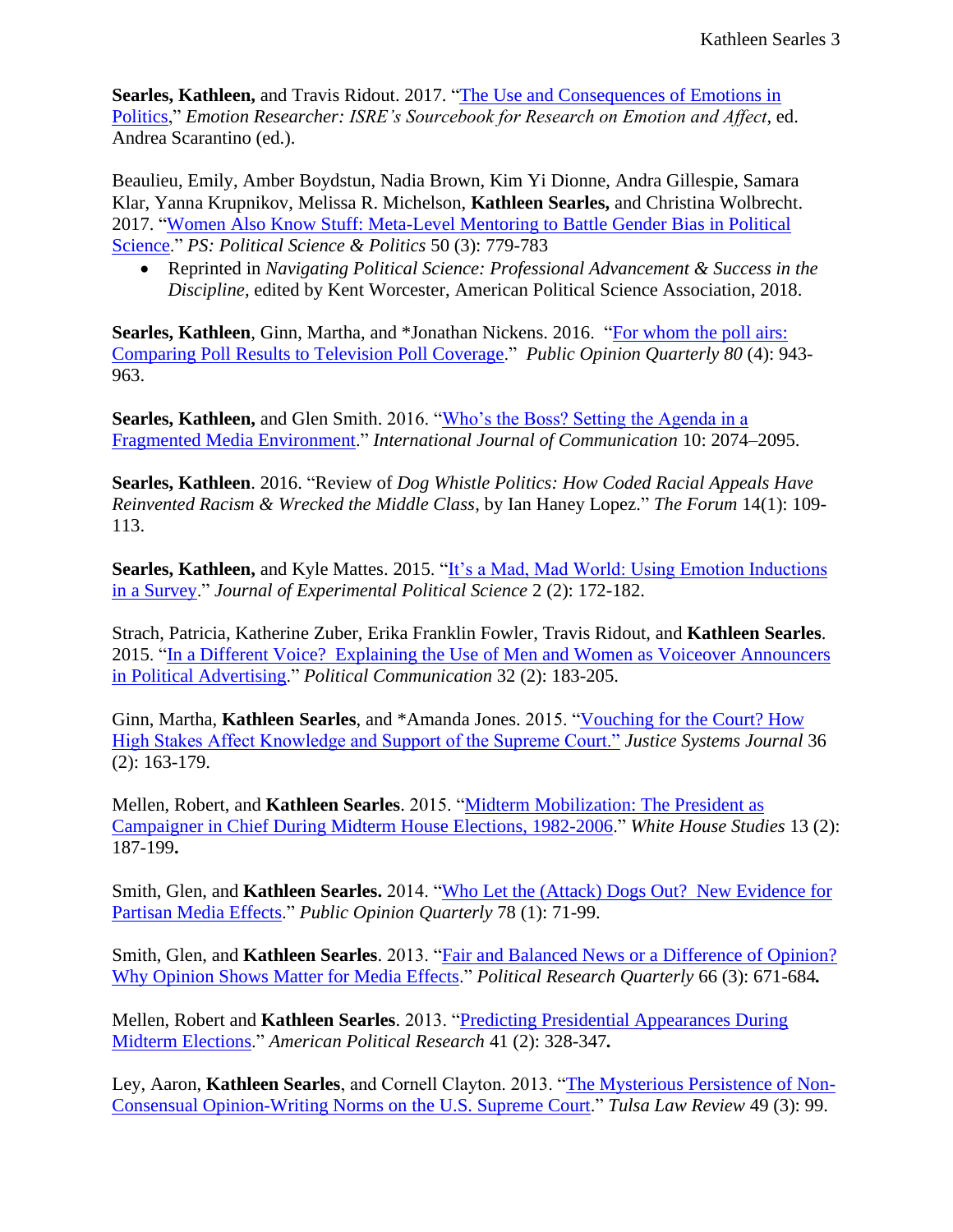Fowler, Erika Franklin, Travis Ridout, and **Kathleen Searles**. 2011. ["Testing the Reliability of](http://www.tandfonline.com/doi/abs/10.1080/13645579.2011.638221)  [Electronic Newspaper Databases.](http://www.tandfonline.com/doi/abs/10.1080/13645579.2011.638221)" *International Journal of Social Research Methodology* 15 (6): 451.

Ridout, Travis and **Kathleen Searles**. 2011. ["It's My Campaign I'll Cry if I Want to: How and](http://onlinelibrary.wiley.com/doi/10.1111/j.1467-9221.2010.00819.x/full)  [When Campaigns Use Emotional Appeals.](http://onlinelibrary.wiley.com/doi/10.1111/j.1467-9221.2010.00819.x/full)" *Political Psychology* 32 (3): 439.

**Searles, Kathleen**. 2010. ["Feeling Good and Doing Good for the Environment: The Use of](http://www.tandfonline.com/doi/abs/10.1080/1533015X.2010.510025)  [Emotional Appeals in Pro-environmental](http://www.tandfonline.com/doi/abs/10.1080/1533015X.2010.510025) Public Service Announcements." *Applied Environmental Education and Communication* 9 (3): 173.

### **BOOK CHAPTERS**

**Searles, Kathleen.** 2020. ["Beyond the horse race: voting process coverage in](https://www.electionanalysis.ws/us/president2020/section-4-news-and-journalism/beyond-the-horse-race-voting-process-coverage-in-2020/) 2020." In *U.S. Election Analysis 2020: Media, Voters and the Campaign*, ed. Daniel Jackson, Danielle Sarver Coombs, Filippo Trevisan, Darren Lilleker, and Einar Thorsen.

**Searles, Kathleen**, and \*Patrick Rose. 2019. "Presidential Nominations and the News Media." In *Making of the Presidential Candidates 2020,* ed. Jonathan Bernstein, Casey Dominguez. Rowman and Littlefield.

Dunaway, Johanna**, Kathleen Searles**, Erika Franklin Fowler, and Travis Ridout. 2019. "The Effects of Political Advertising: Assessing the Impact of Changing Technologies, Strategies, and Tactics." In *Mediated Communication*: *Handbooks of Communication Science, Volume 7*, ed. Phillip Napoli. Berlin: Mouton de Gruyter.

Dunaway, Johanna**, Kathleen Searles**, \*Mingxiao Sui, and \*Newly Paul. 2018. "The Move to Mobile: What's the Impact on Citizen News Engagement?" In *New Directions in Media and Politics*, ed. Travis Ridout.

**Searles, Kathleen,** and Austin Jenkins. 2011. "Media and Politics in Washington State." In *Washington State Government and Politics,* eds. Cornell W. Clayton and Nicholas P. Lovrich. Pullman: Washington State University Press.

### **EXTERNAL/INTERNAL GRANTS & AWARDS**

2021 Co-Principal Investigator. "Building Trust in Communication Systems by Addressing Misinformation-Driven online Abuse and Harassment." NSF, \$749,222. 2020 Principal Investigator. "Using Social Media to Promote Academic Research: Identifying the Benefits of Twitter for Sharing Academic Work." Open Access Author Fund, LSU, \$1,500. 2020 Research Personnel. "ADVANCE: Catalyzing Gender Equity at a Research Institution in the Deep South." NSF, \$299,996. 2020 Principal Investigator. "Increasing Women Sources in News." Democracy Fund, \$75,000.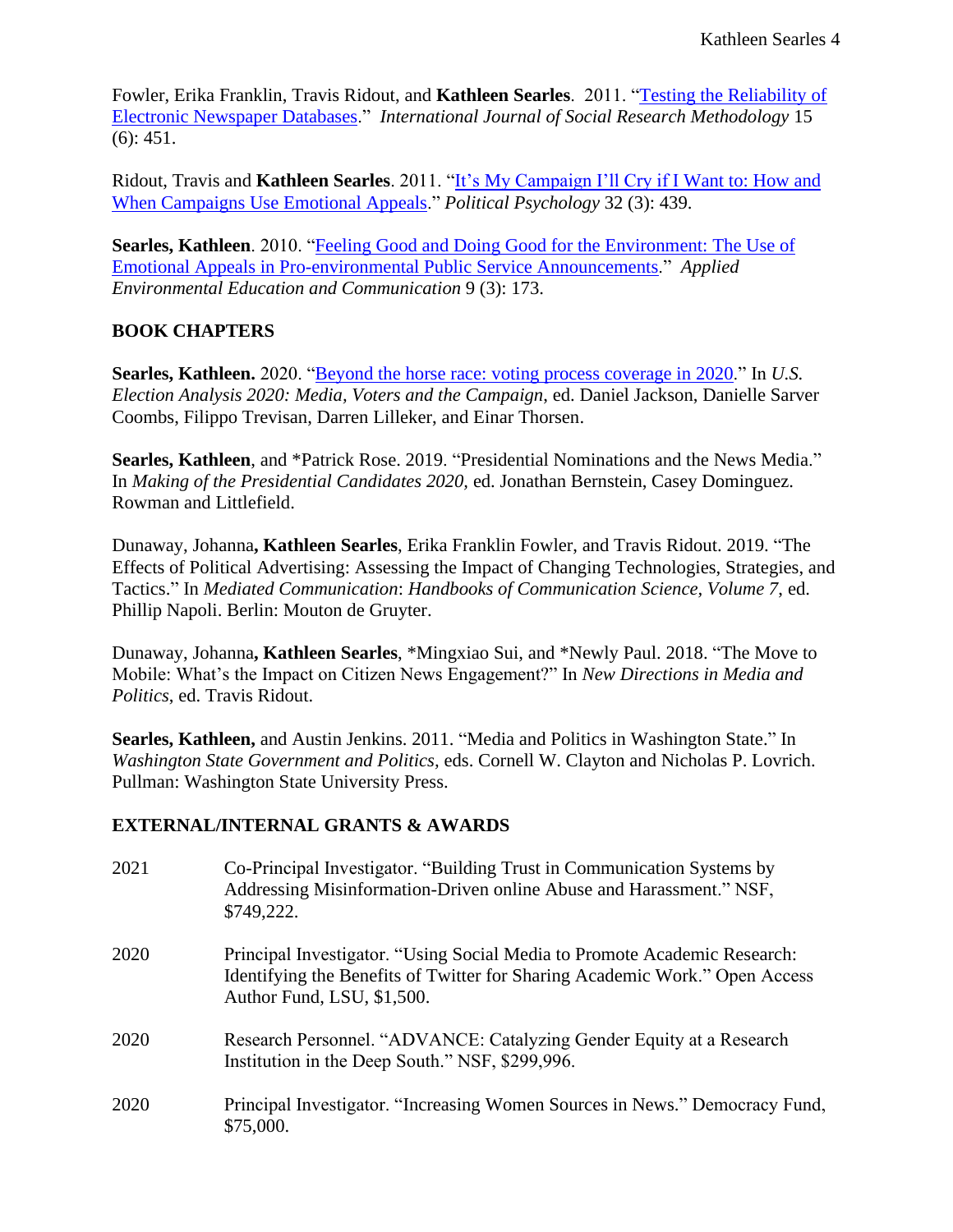| 2020 | Co-Principal Investigator. "Broadening the Impact of Women Also Know Stuff."<br>American Political Science Association, \$25,000.                                                                      |
|------|--------------------------------------------------------------------------------------------------------------------------------------------------------------------------------------------------------|
| 2019 | Walter Lippmann Best Published Article Award, American Political Science<br>Association's Political Communication Section.                                                                             |
| 2019 | Co-Principal Investigator. "Women Also Know Stuff." Democracy Fund,<br>\$50,000.                                                                                                                       |
| 2019 | Principal Investigator. "LSU Women in Political Science." Strategic Excellence<br>Fund, LSU, \$1,500.                                                                                                  |
| 2019 | Co-Principal Investigator. "Media Myths and Public Perception of Polling Place<br>Wait Times." New Initiatives in Election Science Grants, \$6,396.                                                    |
| 2019 | Rainmaker Award, Emerging Scholar in Arts, Humanities, Social & Behavioral<br>Sciences, LSU.                                                                                                           |
| 2019 | Honorable Mention, Midwest Women's Caucus Early Career Award.                                                                                                                                          |
| 2018 | Co-Principal Investigator. "EAGER: New Paths for Communicating Science."<br>\$269,602.                                                                                                                 |
| 2018 | Principal Investigator. "You Can't be What You Can't See: Investigating Gender<br>Inequality in News Sourcing." The Reilly Center for Media and Public Affairs,<br>\$5,000.                            |
| 2018 | Principal Investigator. Louisiana Board of Regents Awards to Louisiana Artists<br>and Scholars (ATLAS), \$155,578.00.                                                                                  |
| 2017 | Principal Investigator. "Measuring News Attention on Mobile Devices." SEC<br>Faculty Travel Grant, \$1,000.                                                                                            |
| 2017 | Manship Humanities & Social Sciences Summer Research Fellowship, \$5,000.                                                                                                                              |
| 2016 | Mansbridge Award, National Women's Caucus for Political Science.                                                                                                                                       |
| 2014 | Principal Investigator. Georgia Regents University Small Grants Program, \$850.                                                                                                                        |
| 2013 | Principal Investigator. "The Rise of Media Fact-checking and Implications for<br>Democracy." Georgia Regents University Center for Undergraduate Research<br>Summer Scholars Research Award, \$13,400. |
| 2013 | Principal Investigator. "The Rise of Media Fact-checking and Implications for<br>Democracy." Georgia Regents University Cree Walker Faculty Research Award,<br>\$600.                                  |
| 2012 | Principal Investigator. "Give me liberty, or give me a Frappe: Can Emotional<br>Political Ads Motivate Action?" APSA Small Research Grant, \$2,351.                                                    |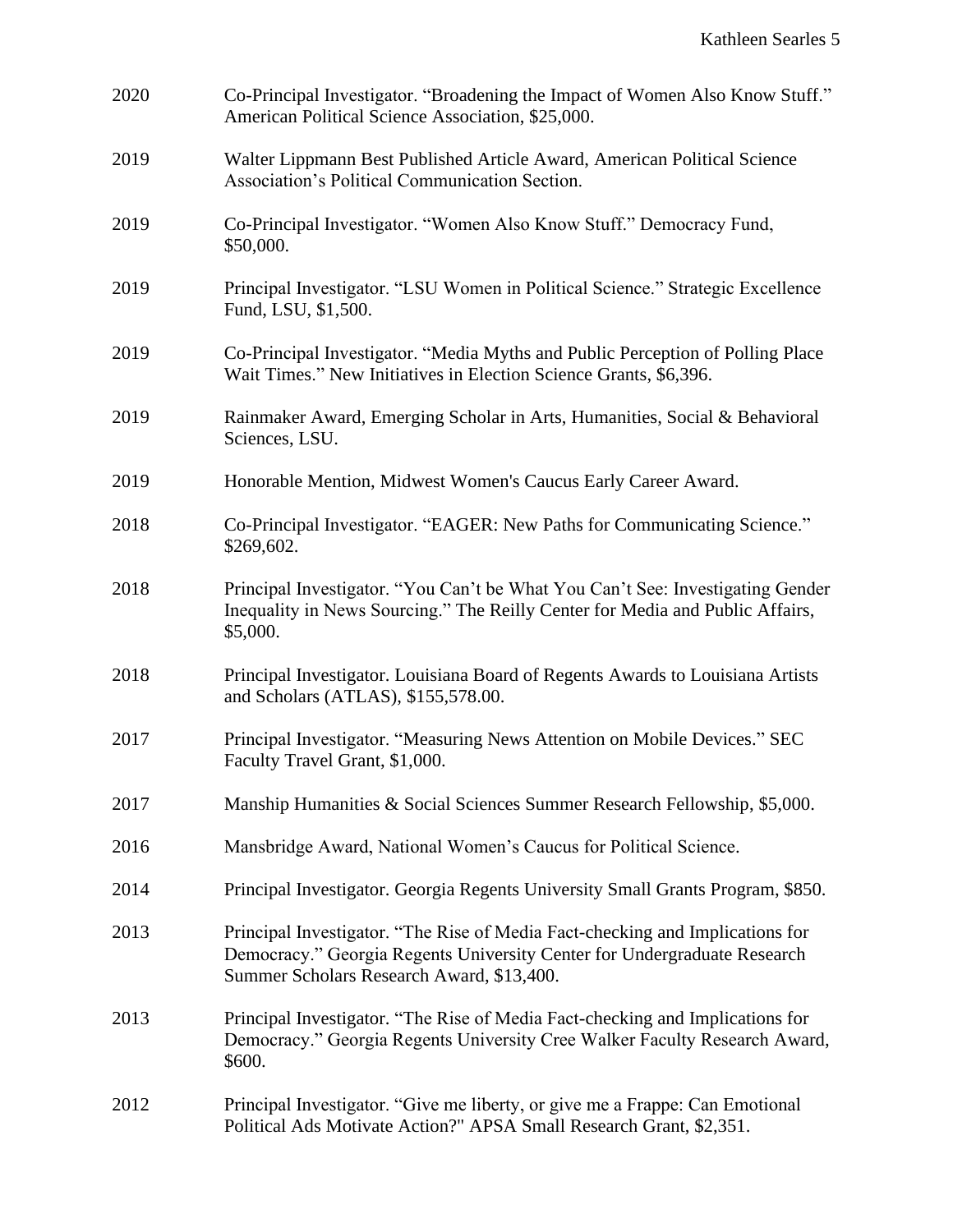#### 2010 Jan Box-Steffensmeier Award, Society for Political Methodology

### **PUBLIC-FACING SCHOLARSHIP**

Kreiss, Daniel, Kathleen Searles, Michael Wagner, and David Wilson. 2020. ["Recommendations](https://mediafordemocracy.org/)  [to Journalists Covering the Pre-](https://mediafordemocracy.org/) and Post-inauguration Period." *Media for Democracy*, November 20.

Kreiss, Daniel, Kathleen Searles, Michael Wagner, and David Wilson. 2020. ["Recommendations](https://mediafordemocracy.org/wp-content/uploads/2020/10/ECAD-Recommendations.pdf)  [for Media Covering the 2020 U.S. Presidential Election.](https://mediafordemocracy.org/wp-content/uploads/2020/10/ECAD-Recommendations.pdf)" *Media for Democracy*, October 20.

Searles, Kathleen. 2019. ["Pay more Attention to Attention.](https://www.niemanlab.org/2019/12/pay-more-attention-to-attention/)" *Nieman Lab*, December 17.

Darr, Joshua, Nathan Kalmoe, **Kathleen Searles,** Mingxiao Sui, Raymond Pingree, Brian Watson, Kirill Bryanov, and Martina Santia. 2019. ["No, Trump isn't Teflon. Scandals lower his](https://www.washingtonpost.com/politics/2019/09/10/no-trump-isnt-teflon-scandals-lower-his-approval-among-republicans-if-they-see-news/)  [approval among Republicans —](https://www.washingtonpost.com/politics/2019/09/10/no-trump-isnt-teflon-scandals-lower-his-approval-among-republicans-if-they-see-news/) if they see the news." The Monkey Cage Blog at *The Washington Post,* September 10*.* 

Hitt, Matthew, and **Kathleen Searles**. 2019. ["Why plain English summaries of judgments could](https://blogs.lse.ac.uk/usappblog/2019/07/22/why-plain-english-summaries-of-judgments-could-help-improve-the-supreme-courts-public-image/)  [help improve the Supreme Court's public image.](https://blogs.lse.ac.uk/usappblog/2019/07/22/why-plain-english-summaries-of-judgments-could-help-improve-the-supreme-courts-public-image/)" *LSE US Blog,* July 22.

**Searles, Kathleen,** Martha Ginn, and Jonathan Nickens. 2017. ["The polls aren't skewed, media](https://blog.oup.com/2017/03/political-polls-skewed-media-coverage/?utm_content=buffer48a74&utm_medium=social&utm_source=twitter.com&utm_campaign=buffer)  [coverage is.](https://blog.oup.com/2017/03/political-polls-skewed-media-coverage/?utm_content=buffer48a74&utm_medium=social&utm_source=twitter.com&utm_campaign=buffer)" *OUPBlog.* March 12.

**Searles, Kathleen.** 2016. **"**[The Disaster Won't Be Televised: 7 Reasons Why the Louisiana](https://disasterspropertypolitics.com/2016/09/01/the-disaster-wont-be-televised-7-reasons-why-the-louisiana-floods-did-not-make-national-news/)  [Floods Did Not Make National News.](https://disasterspropertypolitics.com/2016/09/01/the-disaster-wont-be-televised-7-reasons-why-the-louisiana-floods-did-not-make-national-news/)" *Disaster, Property, and Politics Blog*, September 1.

**Searles, Kathleen,** Martha Ginn, and Jonathan Nickens. 2016. ["Here's another reason not to](https://www.washingtonpost.com/news/monkey-cage/wp/2016/08/23/heres-another-reason-not-to-trust-tv-news-reports-about-election-polls/)  [trust TV news reports about election polls."](https://www.washingtonpost.com/news/monkey-cage/wp/2016/08/23/heres-another-reason-not-to-trust-tv-news-reports-about-election-polls/) The Monkey Cage Blog at *The Washington Post*, August 23.

Beaulieu, Emily, and **Kathleen Searles**. 2016. ["Why are Political Experts Mostly Men? Women](https://theconversation.com/why-are-political-experts-mostly-men-women-also-know-stuff-54979)  [Also Know Stuff.](https://theconversation.com/why-are-political-experts-mostly-men-women-also-know-stuff-54979)" *The Conversation*, March 7.

Klar, Samara, Yanna Krupnikov, Kim Yi Dionne, Emily Beaulieu, Amber Boydstun, Melissa Michelson, **Kathleen Searles**, and Christina Wolbrecht. 2016. ["Here's a List of Smart Women](https://www.washingtonpost.com/news/monkey-cage/wp/2016/02/11/heres-a-list-of-smart-women-political-scientists-they-know-stuff-too/)  [Political Scientists. They Know Stuff, Too.](https://www.washingtonpost.com/news/monkey-cage/wp/2016/02/11/heres-a-list-of-smart-women-political-scientists-they-know-stuff-too/)" The Monkey Cage Blog at *The Washington Post*, February 11.

**Searles, Kathleen**. 2015. ["Symposium: Jennifer Stromer-Galley's Presidential Campaigning in](http://www.politicalcommunication.org/newsletter.html)  [the Internet Age.](http://www.politicalcommunication.org/newsletter.html)" *Political Communication Report*, Vol. 25 (2). October 1.

**Searles, Kathleen,** and John Barry Ryan. 2015. ["Researchers are Rushing to Amazon's](http://www.washingtonpost.com/blogs/monkey-cage/wp/2015/05/04/researchers-are-rushing-to-amazons-mechanical-turk-should-they/)  [Mechanical Turk. Should They?"](http://www.washingtonpost.com/blogs/monkey-cage/wp/2015/05/04/researchers-are-rushing-to-amazons-mechanical-turk-should-they/) The Monkey Cage Blog at *The Washington Post*. May 5.

**Searles, Kathleen**. 2015. ["Voice and Inequality in Political Campaigns.](http://mediaproject.wesleyan.edu/blog/voice-and-inequality-in-political-campaigns/)" *Wesleyan Media Project Blog*, April 28.

**UNDER REVIEW**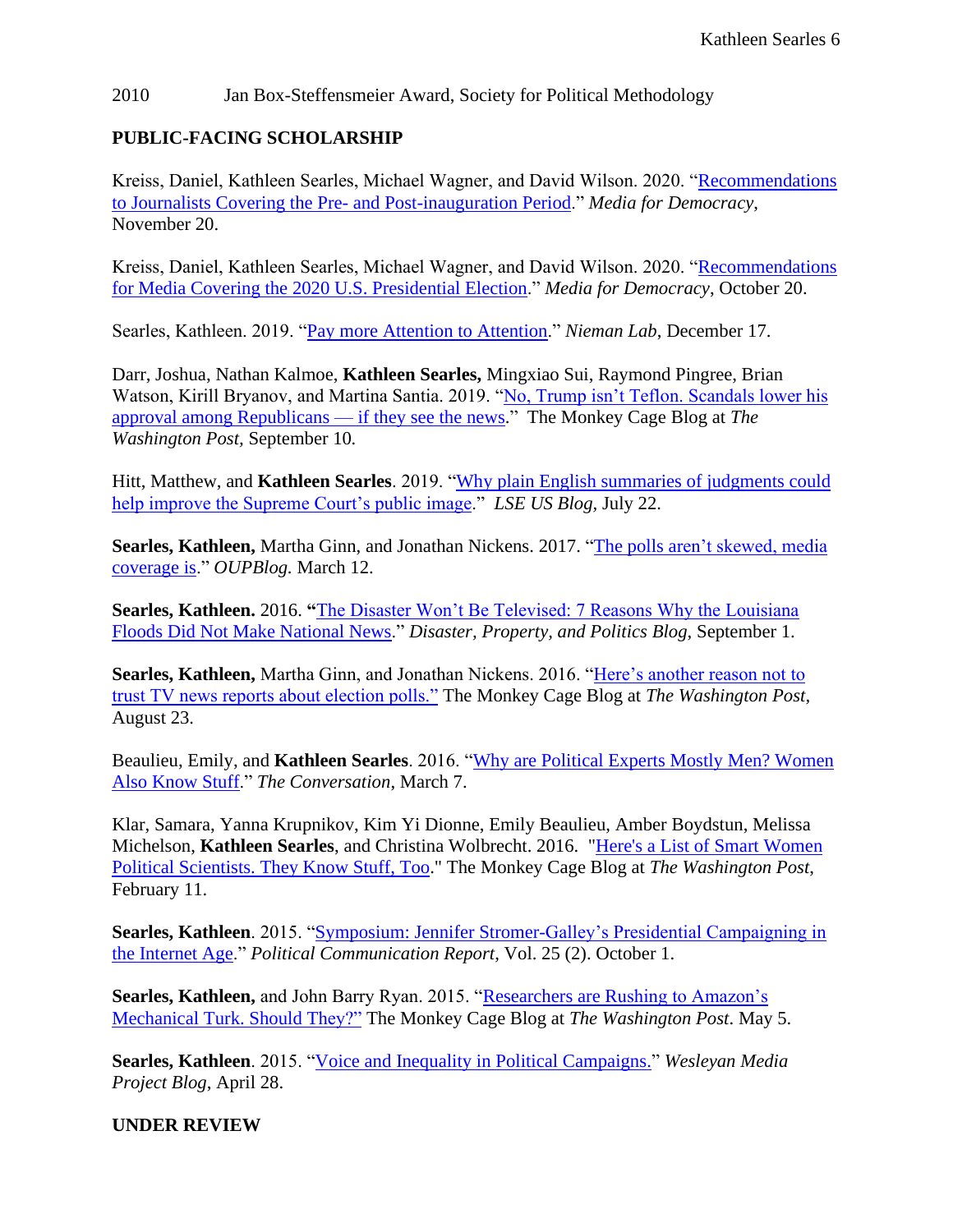Feezell, Jessica, and Kathleen Searles. (Under Review). "Scrollability: A new digital news affordance." *Political Communication.* 

# **INVITED TALKS/CONFERENCES**

Konrad-Adenauer Foundation, 2020; Washington State University Thomas J. Foley Institute, 2020; News Coverage of US Elections, SSRC, 2020; University of Minnesota, 2020 (postponed); New York Press Association, 2020 (canceled); University of North Carolina, Chapel Hill, 2020 (postponed); SEIU Women's Data Caucus, 2019; University of Amsterdam Digital Communication Lab, 2019; DC-AAPOR POQ Special Issue Conference, 2019; With Ballots and bullet, LSU, 2019; Behind the Ballot, LSU, 2018; Elon University, 2018; Denius Symposium on News Integrity, Annette Strauss Institute, University of Texas, 2018; University of Kansas, 2018; PechaKucha 20x20, Baton Rouge, LA, 2018; Stony Brook University, 2018; Skidmore University, 2018; Purdue University, 2018; University of Michigan, 2018; Political Misperception Conference, University of Houston, 2018; Texas A&M University, 2017; South Alabama University, 2017; New Research in Gender and Political Psychology Conference, Tulane University, 2017;Visions in Methodology, Stony Brook University, 2017; St. Louis Area Methods Meeting, University of Missouri, 2017; Experiments in the Public Interest, Washington, DC, 2017; Post-Election Roundtable, Tulane University, 2017; Wesleyan University, 2017; University of Kentucky, 2017; Science Café, Baton Rouge, LA, 2016; FLACSO University, 2016; R Street Institute, Washington, DC, 2016; Pi Kappa Phi Arsenal Lecture Series, Augusta University, 2012.

### **CONFERENCE PRESENTATIONS**

American Political Science Association Annual Meeting: 2020, 2019, 2018, 2017, 2016, 2015, 2014, 2012, 2011, 2010 Election Science Reform and Administration Conference: 2020 Midwest Political Science Association Meeting: 2021, 2018, 2017, 2016, 2015, 2013, 2011 Southern Political Science Association Annual Meeting: 2019, 2018, 2017, 2016, 2014, 2013, 2012, 2011 Western Political Science Association Annual Meeting: 2014, 2011, 2010, 2009 International Communication Association: 2020, 2019, 2018, 2017 American Association for Education in Journalism and Mass Communication Annual Meeting: 2016, 2015 Society for Personality and Social Psychology: 2021, 2018 Cognition and Cognitive Neuroscience Southwest Annual Meeting: 2017 Political Methodology Society Annual Meeting: 2010

# **SERVICE TO DISCIPLINE**

### **Conference Organization**

Section Chair, for Information Technology & Politics, Midwest Political Science Association annual meeting 2018.

Program Chair, Political Communication Pre-Conference, American Political Science Association annual meeting 2015.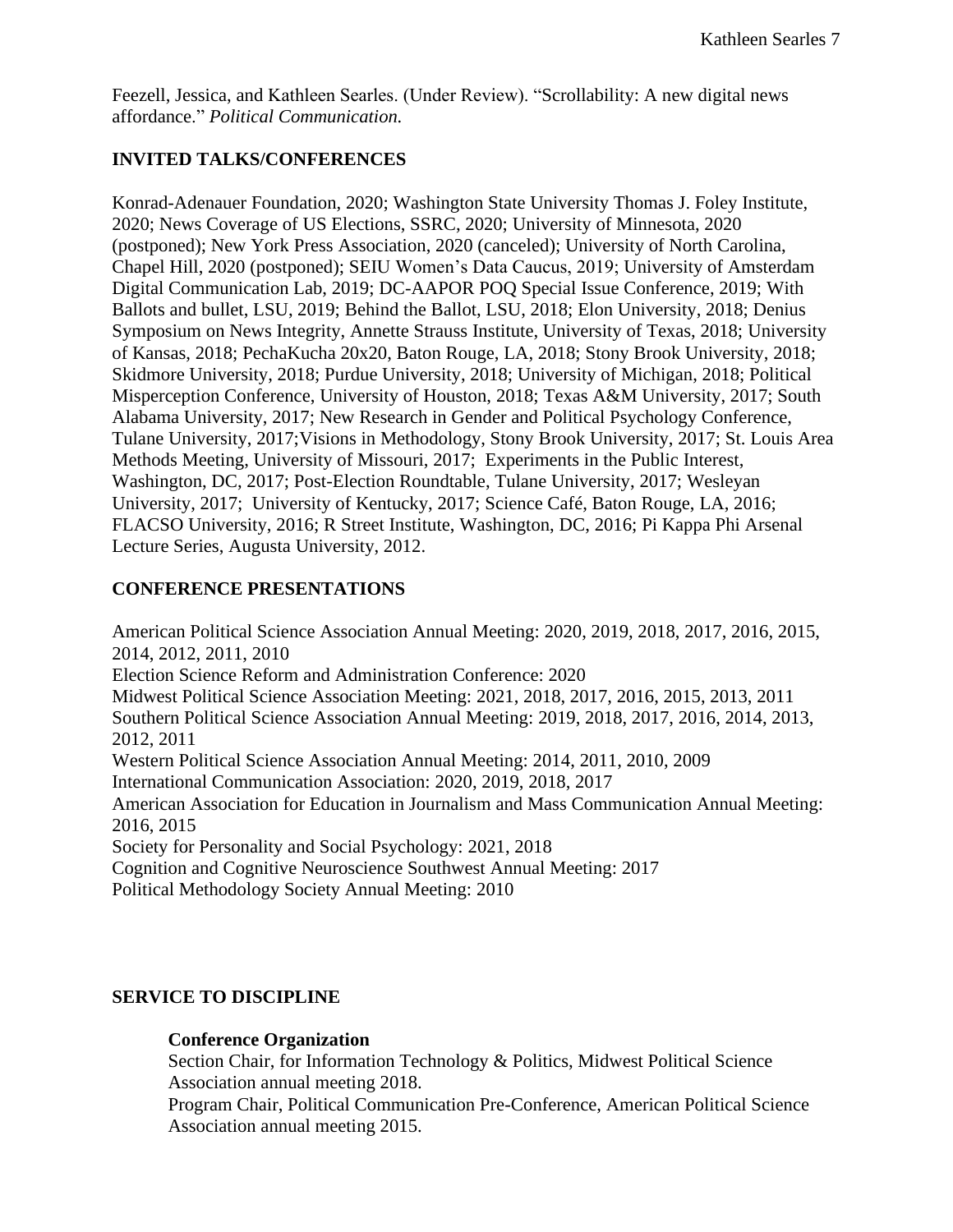Section Chair, Mass Media and Political Communication, Midwest Political Science Association annual meeting 2015.

#### **Editorial**

Editorial Board Member, *Political Communication.* Editorial Board Member, *Political Psychology.*  Advisory Board Member, #WomenAlsoKnowStuff (2020-present). Executive Council Member, #WomenAlsoKnowStuff (2016-2020). Guest Editor, *Political Communication* Special Issue, "New Approaches to Method and Measurement in the Study of Communication Effects" (November 2018). Guest Editor, *Public Opinion Quarterly* Virtual Issue, ["Media Coverage of Polls"](https://academic.oup.com/poq/pages/media_coverage_polls) (August 2018).

#### **Committees**

Chair of Social Media & Promotion Committee, #WomenAlsoKnowStuff 2016-2020. Best Graduate Paper Award Committee for the Political Communication Section, American Political Science Association 2019.

Ad hoc Research Awards Committee for the Political Communication Section, American Political Science Association 2018.

Best Conference Paper Award Committee for the Information Technology and Politics Section, American Political Science Association 2018.

Joint Publications Committee for the Political Communication Section, American Political Science Association 2015-

Best Dissertation Award Committee for the Experimental Section, American Political Science Association 2016.

Career Award Committee for the Political Psychology Section, American Political Science Association 2015.

Best Paper Award Committee for the Political Psychology Section, American Political Science Association 2015.

Best Graduate Paper Award Committee for the Political Communication Section, American Political Science Association 2015.

### **Reviewer**

*PNAS, TESS, National Science Foundation, Advances in Political Psychology, Public Opinion Quarterly, Oxford University Press*, *American Political Science Review, American Journal of Political Science, Journal of Communication, Political Communication, British Journal of Political Science, Political Psychology*, *New Media & Society, Journal of Experimental Social Psychology, Political Research Quarterly*, *Political Behavior*, *American Politics Research, Journalism & Mass Communication Quarterly, International Journal of Communication, Research and Politics, Current Psychology, The Forum, Journal of Political Marketing, Journal of Elections, Public Opinion & Parties, Communication Research Reports, International Journal of Press & Politics, Journalism Studies, Social Media & Society, Information, Communication & Society, W.W. Norton.*

# **SERVICE TO UNIVERSITY/COMMUNITY (LSU)**

• Ph.D. Committees: Newly Paul (2015-2016), Mingxiao Sui (Co-Chair, 2015-2017), Adaobi Duru (Chair, 2014-2016), Robyn Stiles (2015-2018), Stacey Terrio (2017-), Stephanie Whitenack (2017-2019), Brian Watson (2017-2019), Patrick Rose (Co-Chair, 2018-), Lisa